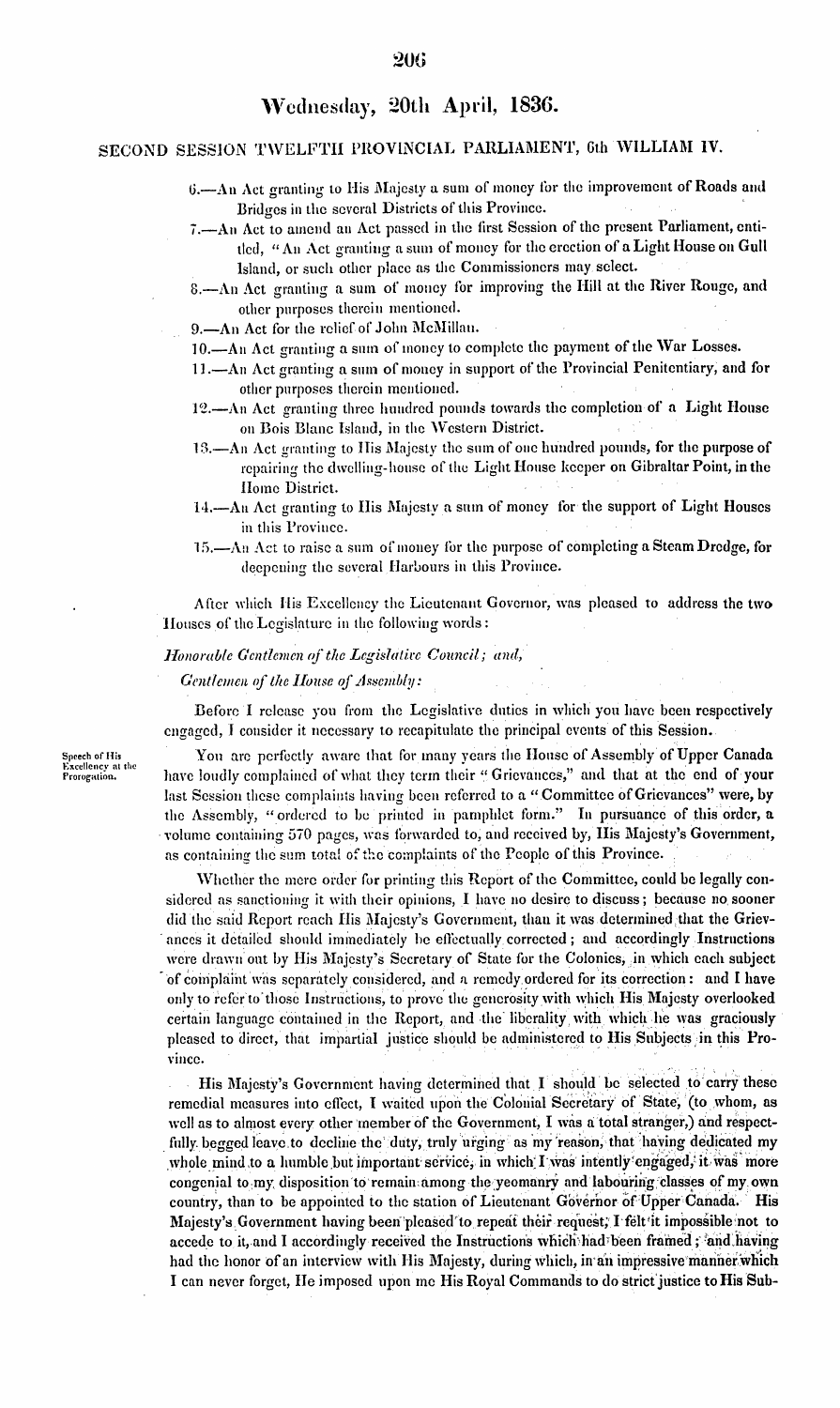### SIR FRANCIS BOND HEAD, K.C.H. Lieutenant Governor.

jects in this Province, I left England with a firm determination to carry the remedial measures with which I was entrusted, into full effect.

I arrived at this Capital on the 23d of January last, and on the 27th I delivered a Speech in which I informed you, I would submit in a Message, the answer which His Majesty had been pleased to give to the several Addresses and Representations which proceeded from the two Branches of the Legislature during the last Session. I added, that as regarded myself, I had nothing either to promise or profess, but that I trusted I should not call in vain upon you for that assistance which your King expected, and which the rising interests of your country required. **Service Administration** 

In thus officially coming before the Legislature of this Country from our gracious Sovereign, with a full measure of Reform, I had expected that my appearance would have been hailed and welcomed by both Houses of the Legislature, more especially by that, from which had proceeded the Grievance Report; and I must own, I never anticipated it could seriously be argued for a moment, that I was intruding upon the Privileges of either House.

Having made myself acquainted with the outline of Public Feeling in this Province, by conversing calmly with the men of most ability of all parties, I communicated the result to Lord Glenclg, in Despatches dated the 5th of February, of which the following are extracts.

" "Under these circumstances, I consider that the great danger I have to avoid is the slight-" est attempt to conciliate any party-that the only course for me to adopt is, to act fearlessly, "undisguisedly, and straight forwardly, for the interests of the Country-to throw myself on " the good sense and good feeling of the people, and abide a result which I firmly believe will " eventually be triumphant."  $\sim 20$ 

"Whatever may be the result, I shall steadily and straightly proceed in the course of " policy I have adopted: I shall neither avoid, nor rest upon, any party; but after attentively "listening to all opinions, I will, to the best of my judgment, do what I think honest and right; " firmly believing that the stability of the Throne, the interests of this Province, and the con-"fidence of the people, can now only be secured by such a course."

To the Speakers of both Houses, as well as to many intelligent individuals with whom I conversed, I declared my sincere determination to do justice to the people of this Province. It was however with deep regret I observed, that from the House of Assembly I did not immediately obtain the assistance I expected in carrying the Instructions of His Majesty's Government into effect; for I received various Addresses requesting papers and information which I feared might excite troublesome and by-gone discussion.

On the 5th of February I received an Address of this nature, to which, in as conciliatory a tone as possible, I replied at considérable length; and being now determined to urge, and, if possible, to lead the House of Assembly on towards Reform, I concluded my reply in the following words: รไม่สุดตัว สามารถใช้เพิ่ม นั่นนุคลื้น แต่งเองที่ตั้ง ได้แต่ที่ตั้งไม่ ได้เงิน 化乙炔代双环构件

The Lieutenant Governor takes this opportunity of appealing to the liberality and good " sense of the House of Assembly for consideration, that as a stranger to this Province, totally " unconnected with the political differences which have existed in the Mother Country, he has "lately arrived here entrusted by our Most Gracious Sovereign with Instructions, the undis-" guised object of which is, firmly to maintain the happy, Constitution of this Country inviolate, "but to correct cautiously, yet effectually, all real grievances." The home of the first is a function

"The House of Assembly is deeply interested in the importance and magnitude of the "task he has to perform; and he is confident it will, on reflection, be of opinion, that the "Lieutenant Governor of this Province had better look steadily forward to its future prosperity " and improvement;---that he had better attract into Upper Canada the superabundant Capital "and Population of the Mother Country, by encouraging internal peace and tranquillity, than " be observed occupying himself solely in reconsidering the occurrences of the past." of the Lieutenant Governor does not assert that the latter occupation is totally useless, "but he maintains that the former is by far the more useful, and that to attend to both is Cimpossible." Cambins, error have painters distribution for the component of an interval racter, certified by their buyght and absolute to an of implicit combined in the United plans as a set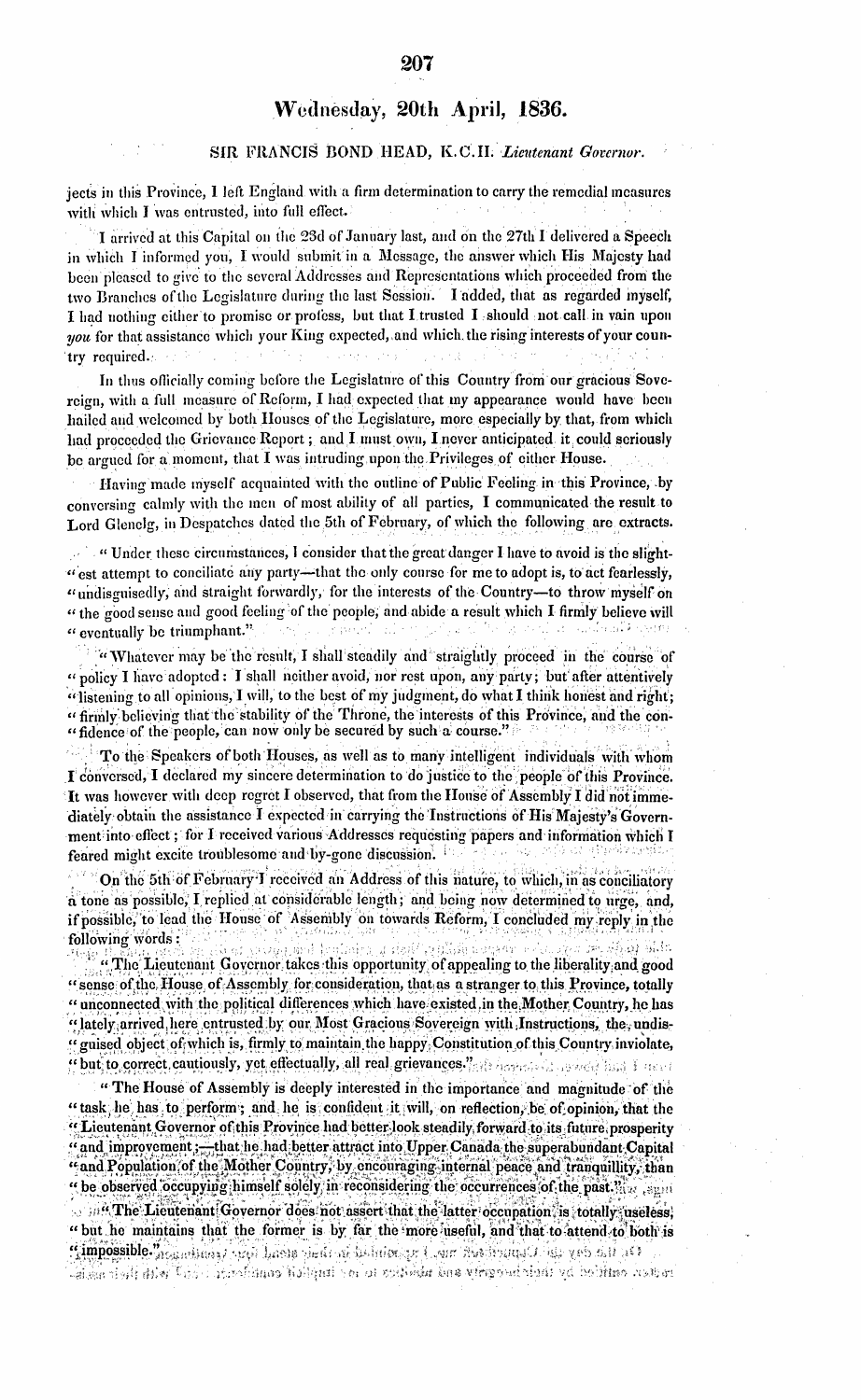## 208

# Wednesday, 20th April, 1836.

### SECOND SESSION TWELFTH PROVINCIAL PARLIAMENT, 6th WILLIAM IV.

This appeal did not produce the effect I had anticipated: but I received another Address from the House of Assembly in behalf of eight Indians of the Wyandot Tribe; and I had scaredy entered this new and questionable ground, when a counter-petition was forwarded by eleven members of the same Tribe, in which they spontaneously declared, "we have the "fullest confidence in the justice and fatherly protection of our beloved Sovereign and his "Representative the Lieutenant Governor."

Another new set of Grievances was now brought forward by the House of Assembly, in the form of an Address to the King, on Trade and Commerce, which I immediately forwarded to His Majesty's Government, although the principal complaints in the Grievance Report still remained unnoticed and unredressed.

During these discussions I purposely refrained from having much communication with the old supporters of the Government; because I was desirous to shew those who termed themselves Reformers, that I continued, as I had arrived, unbiassed and unprejudiced; and desiring to give them a still further proof that I would go any reasonable length to give fair power to their party, I added three Gentlemen to the Executive Council, all of whom were avowed Reformers.

With the assistance of these Gentlemen—with His Majesty's Instructions before us and with my own determination to do Justice to the Inhabitants of this Country, I certainly considered that the triumph of the Reform which had been solicited, was now about to be established, and that the grievances under which the people of this Province were said to labour, would consecutively be considered and redressed. But to my utter astonishment these Gentlemen, instead of assisting me in Reform, before they were a fortnight in my service, officially combined together in an unprecedented endeavour to assume the Responsibility I owed to the People of Upper Canada as well as to our Sovereign, and they concluded a formal document, which they addressed to me on this subject, by a request that if I deemed such a course not wise or admissible, they, who had been sworn before me to secrecy, might be allowed to address the people! and I must own, that the instant this demand reached me, I was startled, and felt it quite impossible to assent to the introduction of new principles, which to my judgment appeared calculated to shake the fabric of the Constitution, and to lead to Revolution instead of Reform.

Without discussing the arguments of the Council, I will simply observe, that had I felt ever so much disposed to surrender to them my station of Lieutenant Governor, and to act subserviently to their advice;—had I felt ever so willing obediently to dismiss from office whomsoever they should condemn, and to heap patronage and preferment upon whomsoever they might recommend;—had I felt it advisable to place the Crown Lands at their disposal, and to refer the petitions and personal applications of the Inhabitants of the remote Counties to their decision; I possessed neither power nor authority to do so.-In fact, I was no more able to divest myself of responsibility, than a criminal has power to divert from himself upon another, the sentence of the Law: and though, under the pretence of adhering to what is called "the image and transcript" of the British Constitution in this Province, it was declared that the Executive Council must be regarded as a *Cabinet*, I had no more power to invest that Body with the attributes of a Cabinet, than I had power to create myself King of the Province-than I had power to convert the Legislative Council into a Hereditary Nobility-or than I had power to decree that this *Colony* of the British Empire should henceforward be a KINGDOM.

From total inability therefore, as well as from other reasons, I explained to my Council, in courteous language, that I could not accede to their views; and it being evidently necessary for the Public Service that we should separate, Lielt it was for them rather than for me to retire. I received their resignations with regret; and, that I entertained no vindictive feelings, will be proved by the fact, that I immediately wrote to Lord Glenelg, begging his Lordship most earnestly not to dismiss from their offices any of these individuals on account of the embarrassment they had caused to me. and printing of the project 노픈 발산 프

On the day the Council left me, I appointed in their stead four Gentlemen of high character, entitled by their integrity and abilities to my implicit confidence; and with their assis-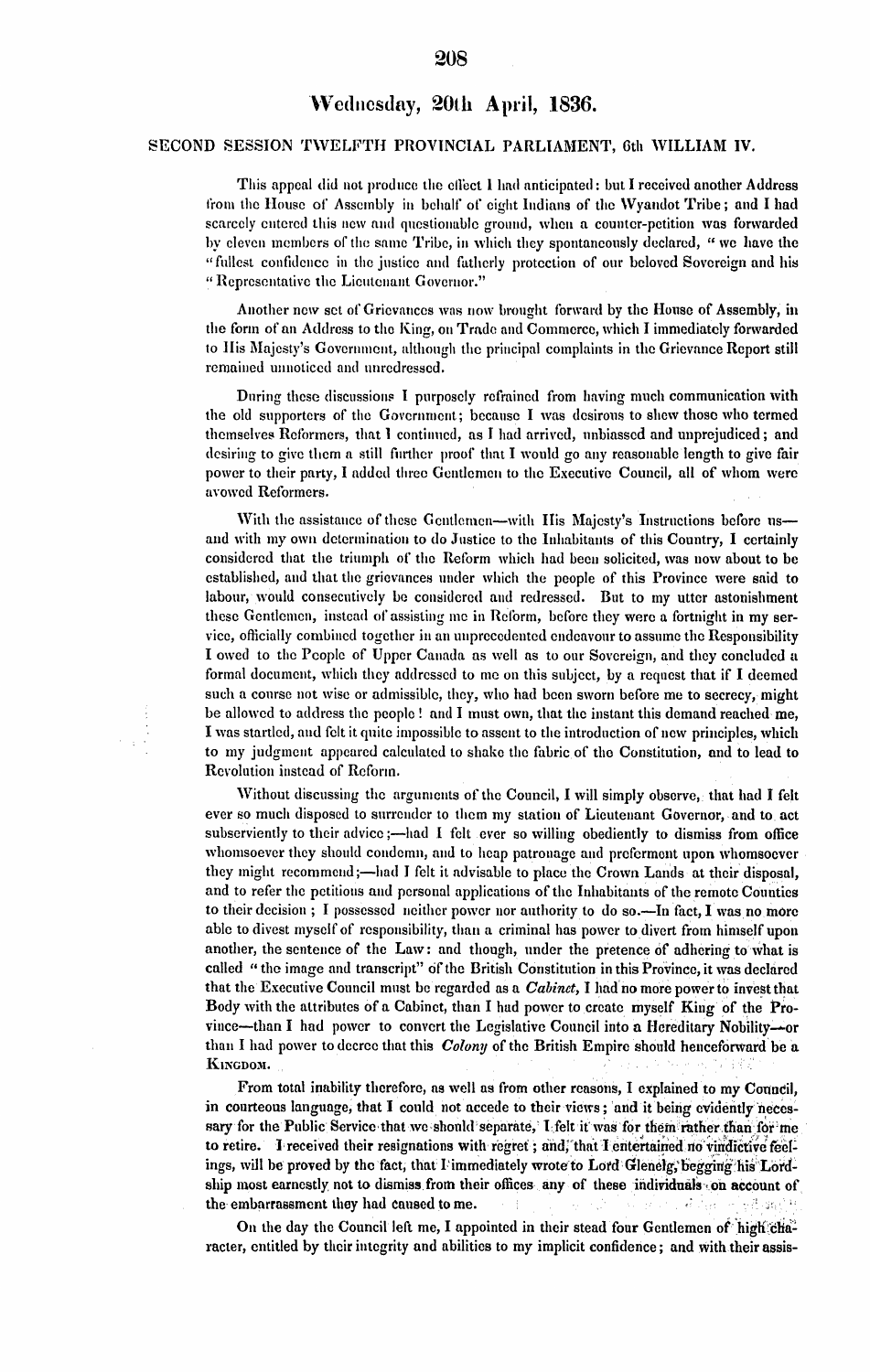### SIR **FRANCIS BOND HEAD,** K. **C. H.** *Lieutenant Governor.*

tance, I once again determined to carry promptly into effect those remedial measures **of** His Majesty's Government which had been solicited **by** the Grievance Report.

However, a new and unexpected embarrassment was now offered to me by the House **of** Assembly, who, to **my** astonishment, not only requested to bc informed of the reasons, why my Executive Council had resigned, but who I have learned, actually suspended ail business until my reply was received !

As the Lieutenant Governor of this Province is authorised **by** His Majesty, in case of death or resignation, to name, pro tempore, the individuals, he may think most proper to appoint to his Council, I might constitutionally, and perhaps ought to have declined to submit to either branch of the Legislature, my reasons for exercising this prerogative ;—but actuated **by** the earnest desire, which I had uniformly evinced, to comply with the wishes **of** the House of Assembly, I transmitted to them the correspondence they desired, with a conciliatory message which ended as **follows:-**

"With these sentiments, I transmit to the House of Assembly the documents they have "requested, feeling confident, that I can give them no surer proof of my desire to preserve *"their* privileges inviolate than **by** proving to them, that I am equally determined to maintain "the rights and prerogatives of *the Crown,* one of the most prominent of which is, that which "I have just assumed, of namiig those Councillors in whom I conscientiously believe I can "confide.

" For their acts I deliberately declare myself to be responsible, but they are not responsi- "ble for mine, and cannot be, because being sworn to silence, they are deprived **by** this fact, "as well as **by** the Constitution, of all power to defend themselves."

The House of Assembly referred the whole **subject** to a Committee, which, contrary to customary form, made its existence known to me, **by** applying directly to *me,* instead of through *the House,* for other documents and information, which I immediately forwarded, without objecting to the irregularity of the application; and the House, to my great surprise, prematurely passed its sentence upon the subject, in an address, in which it declared to me, its "deep re- "gret that I had consented to accept the tender **of** resignation of the late Council."

The following extract from my reply to this unexpected decision, will sufficiently explain the amicable desire I still entertained, to afford ail reasonable satisfaction.

"The whole correspondence I forward to the House of Assembly, with an earnest desire "that, regardless of ny opinion, the question may be fairly discussed."

"In the station I **hold,** I form one branch, out of three, of the Legislature; and I claim " for myself freedom **of** thought as firmly, as I wish that the other two branches should retain "the same privilege."

*"If I should see myself in the wrong, I will at once acknowledge my error; but, if I should* " feel it my duty to maintain my opinion, the House must know that there exists a constitu-'tional tribunal, competent to award its decision; and to that tribunal T am ever **ready** most 'respectfully to bow."

"To appeal to the people is unconstitutional as well as unwise-to appeal to their pas-"sions is wrong; but on the good sense of the House of Assembly I have ever shewn a dis-**.** position to rely, and to their good sense I still confidently appeal."

Having thus thrown myself upon the integrity **of** the House of Assembly, I might reasonably have expected that a favourable construction would have been placed upon my words and acts, and that the disposition which T had evinced to afford the most ample information, and to meet as far as my duty would admit, the expectations and desires of the Assembly, would have been duly appreciated; the events, however, which soon after transpired, and the addresses which were presented to me in this City, and from other places in the vicinity, conveyed, to me-the unwelcome information, that efforts were being made, under the pretence of "the Constitution being in danger," to mislead the public mind, and to induce a belief that  $I$ , as Lieutenant Governor, had declared an opinion in favour of an arbitrary and irresponsible Government-that I had shewn an entire disregard of the sentiments and feelings of the people whom I had been sent to govern-and that, therefore, the inhabitants of this country **G 3** <ý'.' ,y **'' '** <sup>k</sup>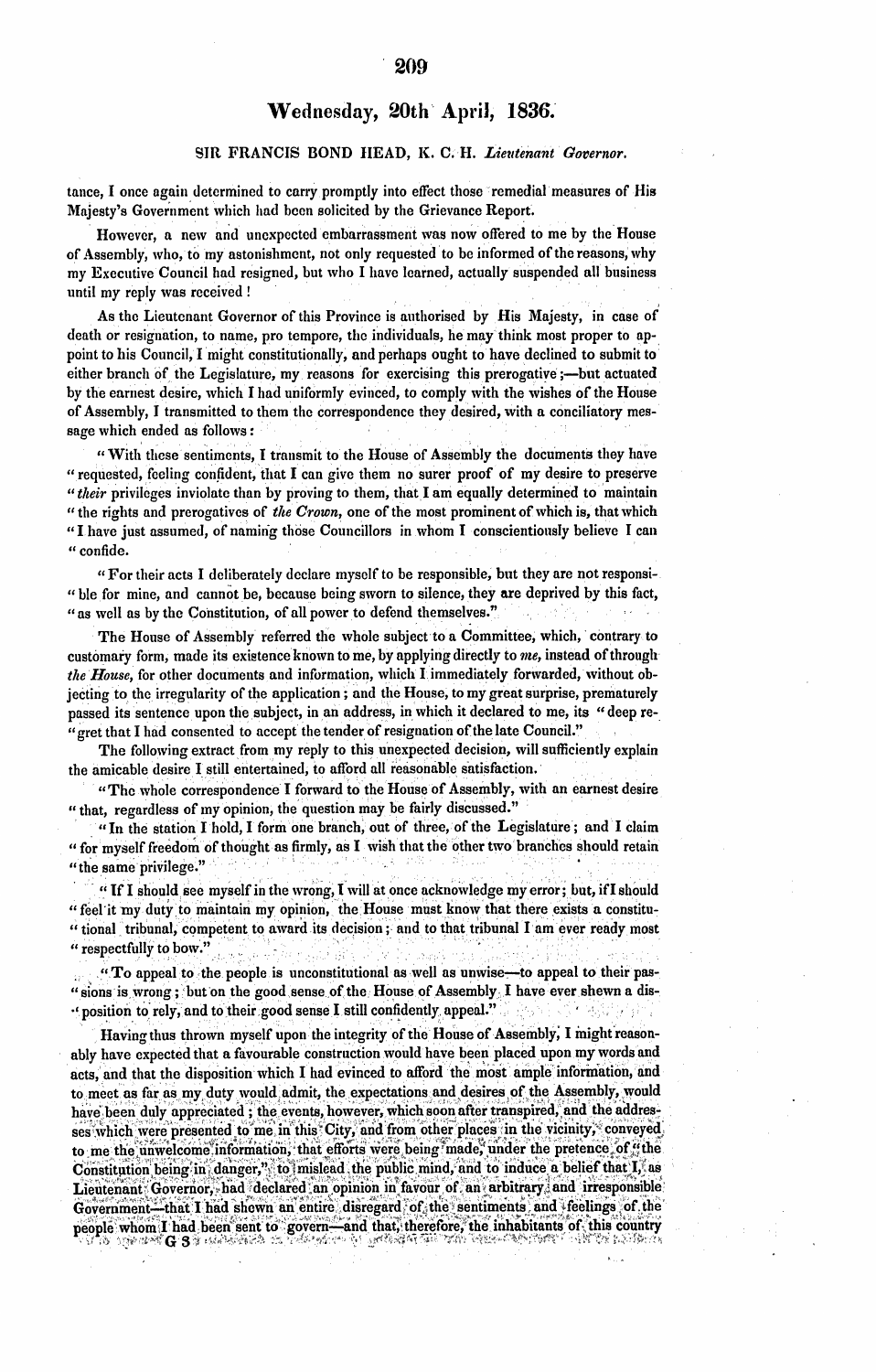### **SECOND SESSION** TWELFTIH PROVINCIAL PARLIAMENT, 6th WILLIAM IV.

could never be contented or prosperous under my Administration. Several petitions, purporting to **be** addressed to the House of Assembly, and apparently forwarded **by** Members ofthat flouse to individuals in the country, with a view to obtain signatures, having been returned to the Government Office, I had ample opportunities of becoming acquainted with the fact, that there existed an intention to embarrass the Government, **by** withholding the Supplies, and that even the terms had been prescribed to the people of the Province, in which they were expected to address their Representatives for that object.

Now, it will scarcely be credited that while I was thus assailed—while placards declared that *the Constitution was in danger,* merely because I had maintained, that the Lieutenant Governor, and not his Executive Council, was responsible for his conduct—there existed in the Grievance Report the following explanation of the relative duties ofthe Lieutenant Governor and of His Executive Council.

"It appears," says the Grievance Committee, "that it is the duty **of** the Lieutenant Go- "vernor to take the opinion of the Executive Council only in such cases, as he shall be re- " quired to do so by his instructions from the Imperial Government, and in such other cases **'** as he may think fit. It appears by the following transactions that the Lieutenant Governors **"only** communicate to the Council so much of the private despatches they receive from the "Colonial Office as they may think fit, unless in cases where they are otherwise specially  $\mu$  instructed."

### *Gentlemen of the House of Assembly :*

Having at your request transmitted to you the correspondence which passed between my late Executive Council and myself, and having rerninded you that there existed "a Constitu- " tional Tribunal competent to award its decision, and that to that tribunal I was ever ready "to bow," it is with surprise I learn that you have deerned it necessary to stop the Supplies.

In the History of Upper Canada this measure has, I believe, never before been resorted to; and as **I** was the bearer **of** lis Majesty's especial Instructions to examine, and, wherever necessary, to correct the "Grievances" detailed in your report of last Session, I own I did-not expect to receive this embarrassment from your House.

The effect of your deliberate decision will be severely felt **by all** people in the Public Offices-by the cessation of improvement in your Roads-by the delay of compensation to Sufferers in the late War—and by the check of Emigration.

In the complaints you have made to His Majesty against me, (in which you declare that my "ear is credulous"—my "mind poisoned"—my "feelings bitter"—that I am "despotic," "tyrannical," "unjust," "deceitful"-that my conduct has been derogatory to the honor of the King," and "demoralizing to the Connunity," and that I have treated the people of this Province as being "little better than a Country of Rogues and Fools") you have availed yourselves of a high Legislative Privilege, entrusted to you by your Constituents, to the exercise of which I have consequently no constitutional objection to urge, but for the Honor of this Province in which 1, though unconnected with the Country, am as deeply interested as its inhabitants, I cannot but regret that, while I was receiving from all directions the most loyal addresses, you, in your Legislative capacity, should have characterised His Majesty's Government which las lately acted towards Upper Canada so nobly and disinterestedly, by the expression of "Downing-street Law."

#### *Honorable Gentlemen: and, Gentlemen :*

Having now concluded an outline of the principal events which have occurred during the present Session, I confess that I feel disappointed in having totally failed in the beneficent object of my mission.

I had made up my mind to stand against the enemies of Reform, but I have unexpectedly been disconcerted by its professed friends. No liberal mind can deny that I have been unnecessarily. embarrassed,-no one can deny that I have been unjustly accused,-no one can deny that I have evinced an anxiety to remedy all real grievances—that  $I$  have protected the Constitution of the Province—and that by refusing to surrender at discretion the patronage of the